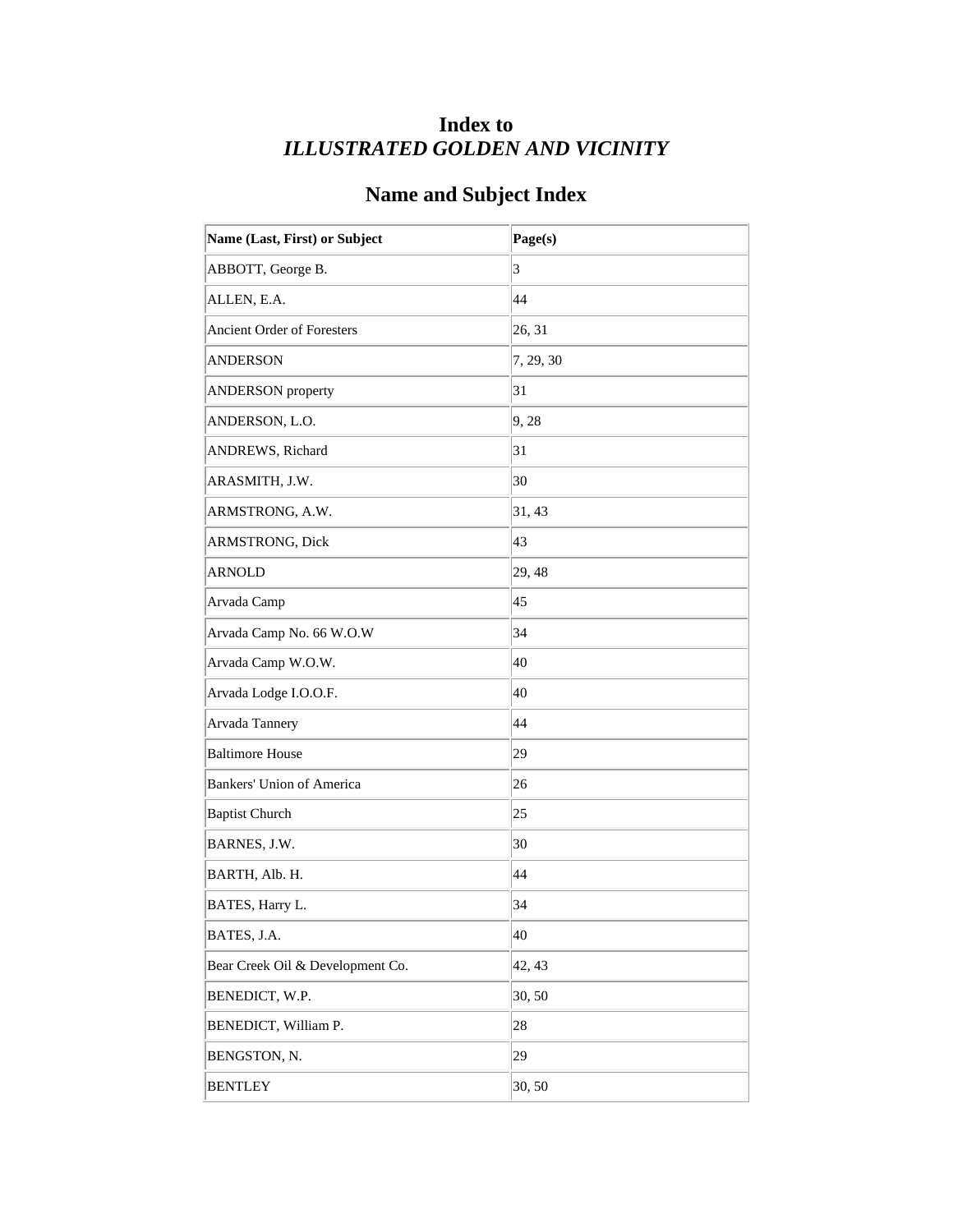| BERGLUND, N.                | 30                      |
|-----------------------------|-------------------------|
| <b>BERNARD</b> , Father     | 25                      |
| <b>BERTHOUD, Capt.</b>      | 30                      |
| BERTHOUD, E.L.              | 30                      |
| BICKING, E.                 | 30, 50                  |
| <b>BICKING, Ed</b>          | 36                      |
| <b>BLACK</b> , Phoebe Miss  | 33                      |
| <b>BLATTER, Fannie Miss</b> | 39                      |
| <b>BOEHM, Richard</b>       | 44                      |
| Book Cliff Camp No 37 W.O.W | 42                      |
| BOORBA, J.E. Mrs.           | 39                      |
| BOORBA, Mr.                 | 39                      |
| BOYD, Mary A.               | 44                      |
| BRADEN, S.M.                | 9,30                    |
| BRANSON, W.W. Dr.           | 41                      |
| BROAD, R.                   | 29                      |
| <b>BROWN Brothers</b>       | 50                      |
| BROWN, Hiram R.             | 44                      |
| BROWN, J.H.                 | 29                      |
| BRYANT, A.C. Miss           | 32                      |
| BRYANT, F.B.                | 7,31                    |
| BRYANT, Fred B.             | 29                      |
| BUNDY, E.L.                 | 43                      |
| BUNN, John W.               | $\overline{\mathbf{3}}$ |
| BUNNEY, Robert T.           | 33                      |
| BURTON, H.S. Judge          | 45                      |
| Cable Line 125th St. N.Y.   | 34                      |
| CALKINS, F.A.               | 34                      |
| Canton Jefferson 'IOOF'     | 25                      |
| CARPENTER, Franklin R.      | 49                      |
| CARRINGER, Frank E.         | 31                      |
| CARROLL, W.C.               | 39                      |
| CARTER, W.H.                | 31                      |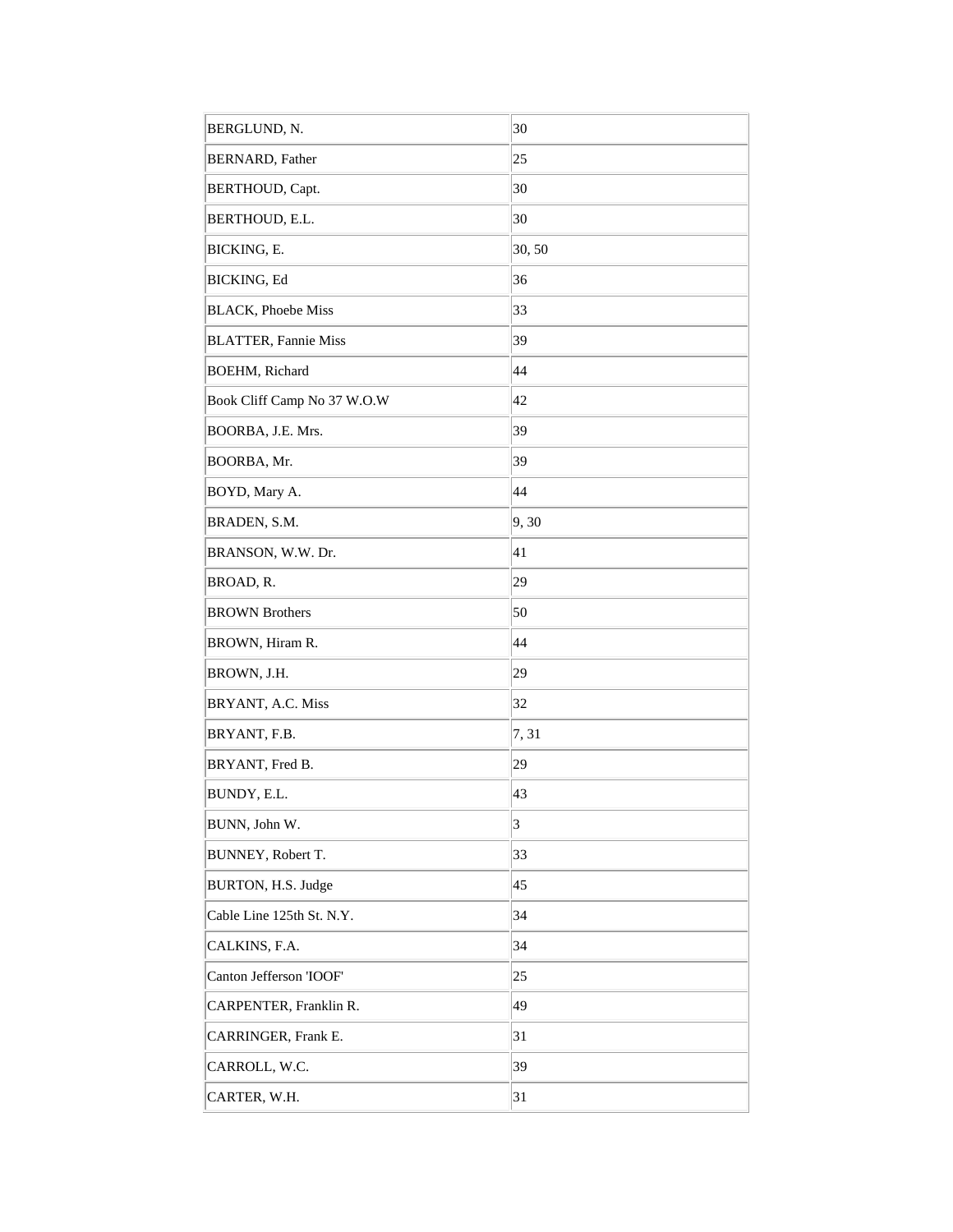| CARVER, B.F.                              | 35, 36             |
|-------------------------------------------|--------------------|
| Castle Rock Brick Yard                    | 27                 |
| Catholic Church                           | 25                 |
| Cavalry Episcopal Church                  | 25                 |
| <b>Central Fire Station</b>               | 26                 |
| CHAPMAN, A.R.                             | 30                 |
| CHAUVENET, Regis                          | 24                 |
| CHRISTENSEN, P.                           | 43                 |
| Christian Church                          | 25                 |
| <b>Christian Scientists</b>               | 25                 |
| CHURCH, Johnny Uncle                      | 34                 |
| CHURCHES, H.                              | 8                  |
| CHURCHES, Henry                           | 30                 |
| City Drug Store                           | 34                 |
| City Restaurant, Bakery & Lunch Room      | 43                 |
| <b>City Street Sprinkler</b>              | 30                 |
| CLARK, Elroy Mrs.                         | 34                 |
| CLARK, Matt                               | 50                 |
| <b>CLAUS</b>                              | 30                 |
| Clear Creek Mining & Reduction Co.        | 23                 |
| CLUESMAN, A.J.                            | 29                 |
| COLLINS, H.B. Rev.                        | 25                 |
| COLMAN, O.M.                              | 30                 |
| Colorado & Southern RR                    | 21, 23, 30, 42, 43 |
| Colorado Milling & Elevator Company       | 27                 |
| Colorado Mills                            | 27                 |
| Colorado School of Mines                  | $22 - 24$          |
| Colorado State Industrial School for Boys | 41                 |
| Colorado Telephone Co.                    | 30                 |
| Columbine Glen                            | 45                 |
| Commercial Club                           | 22, 36             |
| COOK, G.W. Major                          | 37                 |
| COORS                                     | 33                 |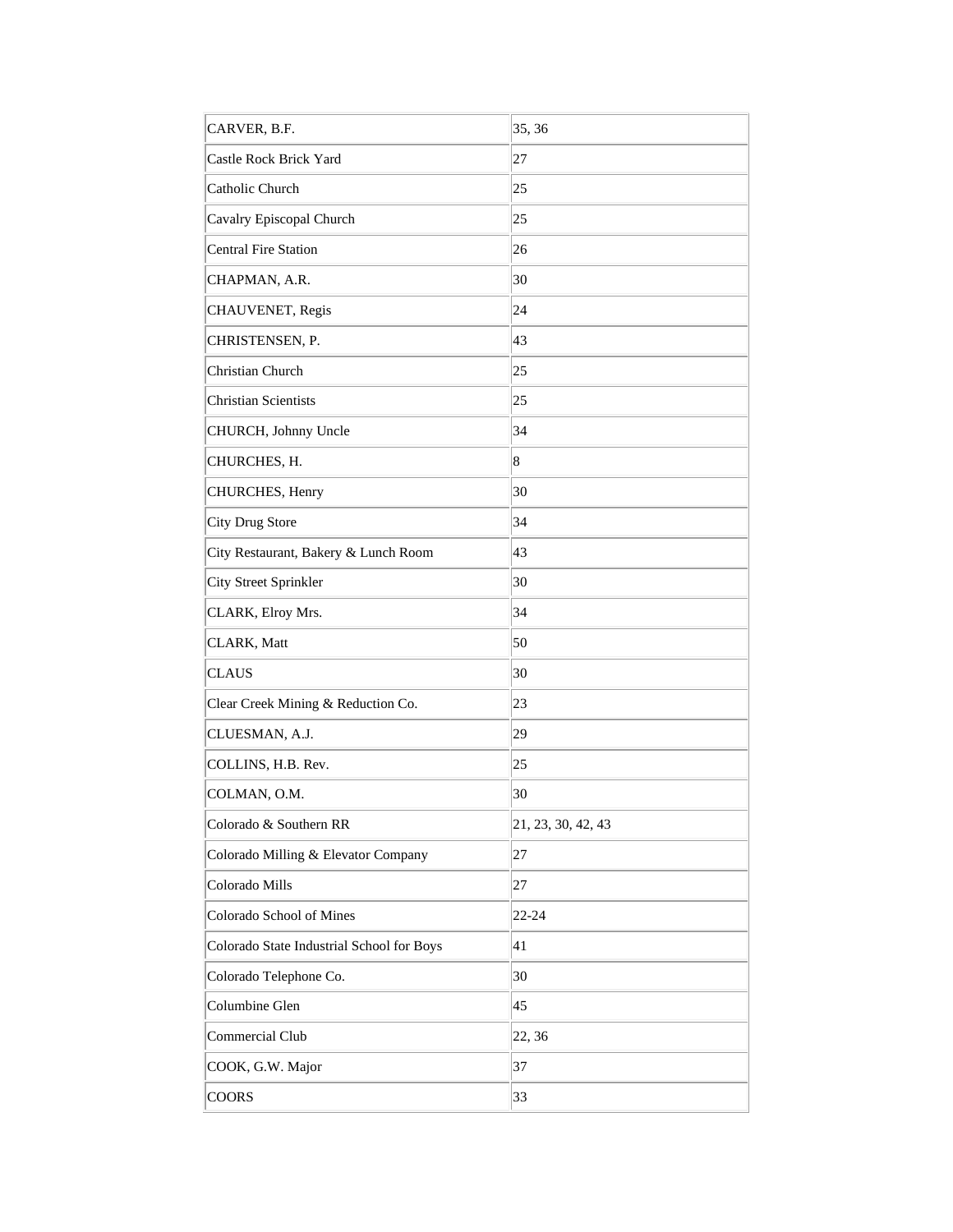| <b>COOR'S Brewery</b>                | 23, 28         |
|--------------------------------------|----------------|
| COORS, Adolph                        | 47             |
| COORS, Mr.                           | 28             |
| Corner, The                          | 29, 37         |
| COUCH, S.F.                          | 43             |
| Court Golden No. 8911 A.O.F.         | 26, 31         |
| COX, Hugh                            | 29, 30, 36, 48 |
| CRAWFORD, Ida L. Mrs.                | 31             |
| Cross Coal Company                   | 30             |
| <b>CUNNINGHAM</b>                    | 4, 29          |
| CURRY, W.H.                          | 27,30          |
| D. & R.G. R'y                        | 36             |
| D.L. & W. Ry                         | 34             |
| Daughters of Rebekah                 | 25             |
| DAVIDSON, J.C.                       | 11, 29         |
| DAVIDSON, J.L.                       | 31             |
| DeFRANCE, A.H.                       | 30             |
| DeFRANCE, Allison H.                 | 31             |
| <b>DENNIS</b>                        | 4, 29          |
| DENNIS, Joseph                       | 31             |
| Denver & Northwestern Electric       | 43             |
| Denver & Northwestern Railroad       | 21, 35         |
| Denver Oil Basin Development Company | 43             |
| Denver Rifle Club                    | q36            |
| Denver, Lakewood & Golden Railroad   | 21,30          |
| DERR, Jake Uncle                     | 40             |
| DERR, Mrs.                           | 40             |
| DEUNNER, Wm.                         | 29             |
| DEVALON, J.C.                        | 1, 27          |
| DIER, W.A.                           | 30             |
| DIER, Wm. A.                         | 31             |
| DILLON, John J.                      | 27             |
| District 8                           | 43             |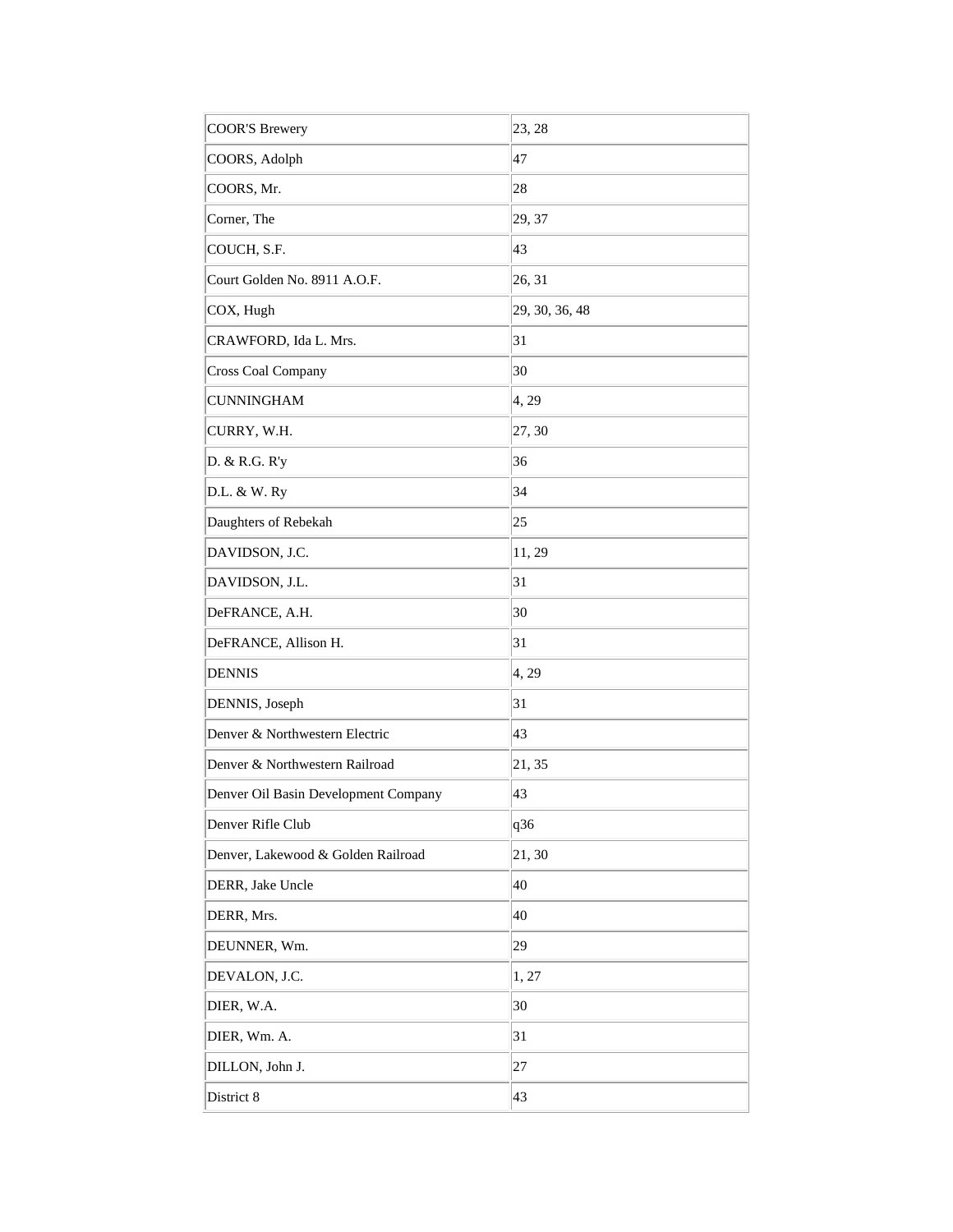| Dodd Post No. 5 G.A.R.                 | 26, 39 |
|----------------------------------------|--------|
| Dodd Woman's Relief Corps No. 5 G.A.R. | 26     |
| DOLLISON, Geo. W.                      | 29     |
| <b>DONAHUE</b>                         | 43     |
| DOOLITTLE, T.C.                        | 31     |
| DRUCKES, N.                            | 29     |
| Duffy's Commercial College             | 38     |
| DYER, Fred A.                          | 31     |
| EASLEY, Charles                        | 32     |
| EASLEY, R.D.                           | 34     |
| EDWARDS, E.L.                          | 27     |
| ELDRIDGE, Samuel                       | 30     |
| ELDRIDGE. W.G.                         | 30, 50 |
| <b>ELLIS</b>                           | 29, 52 |
| ELWOOD, A.S.                           | 30     |
| Engineering Journal, The               | 34     |
| Everett Hook & Ladder                  | 26     |
| EVERETT, Monroe                        | 33     |
| EVERITT, Neal                          | 33     |
| <b>EWERS</b> , Frank                   | 31     |
| <b>Excelsior Hose</b>                  | 26     |
| Exchange                               | 30     |
| FARAGHER, Robert                       | 32, 33 |
| FELTCH, I.T.                           | 39     |
| FICHT, Paul                            | 30     |
| FOX, Louis J.                          | 29     |
| FOX, W. Raybould                       | 30     |
| Fraternal Union of America             | 26     |
| FRIEND, Wm. Rev.                       | 25     |
| <b>FRY</b>                             | 29     |
| <b>FRY &amp; TAYLOR</b>                | 37     |
| Garden of the Angels                   | 42     |
| GARDNER, J.S.                          | 30, 32 |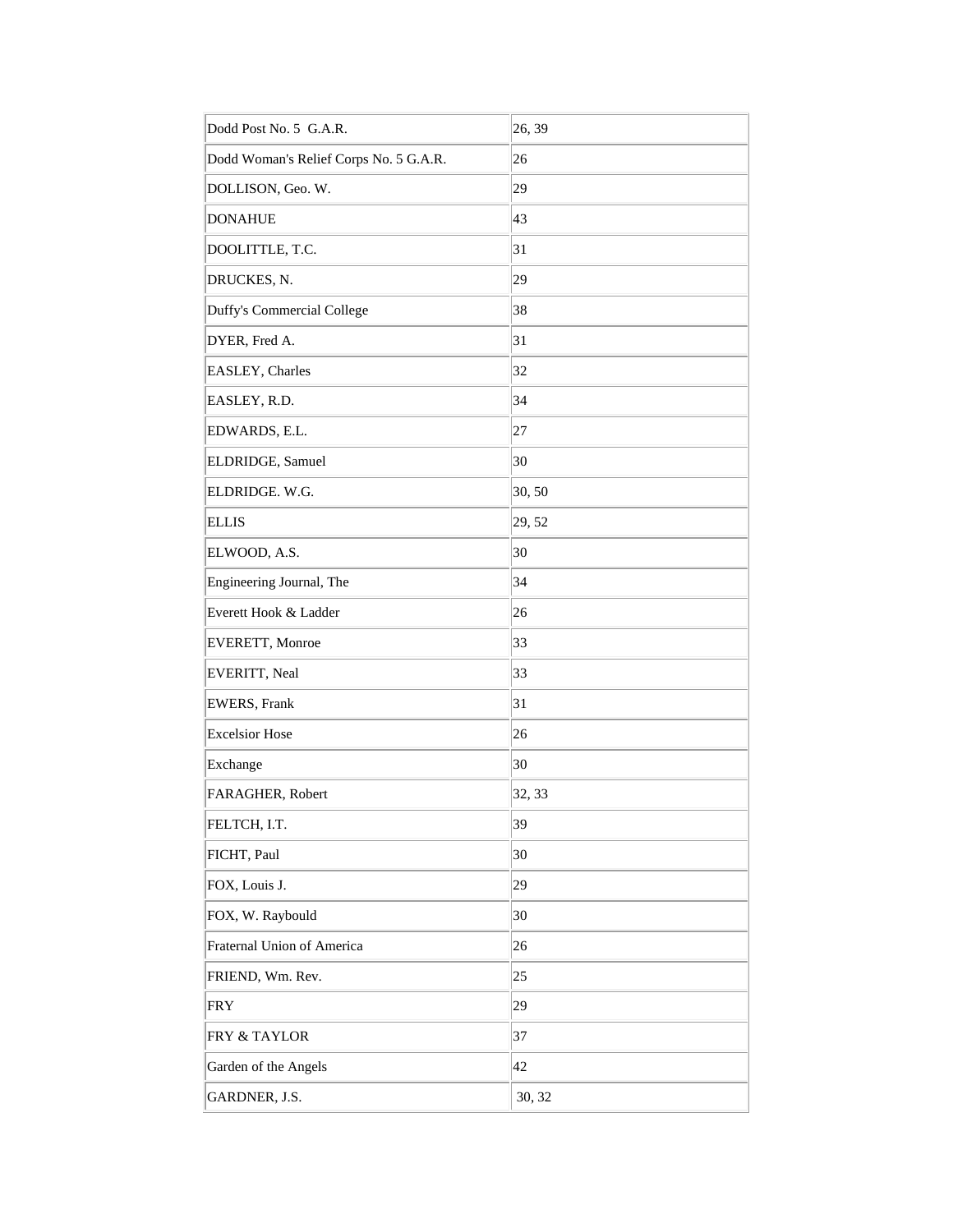| GARRISON, O.W.                       | 29        |
|--------------------------------------|-----------|
| <b>GENTRY</b>                        | 7, 29, 30 |
| German Order, Sons of Herman         | 26, 31    |
| GITTER, H.                           | 30        |
| Globe, The                           | 29        |
| GOETZ, Ida Mrs.                      | 29        |
| GOETZE, Ida Mrs.                     | 38        |
| Golden Blacksmith & Wagon Shop       | 40        |
| Golden Camp #15 W.O.W.               | 26, 33    |
| Golden Globe, The                    | 35        |
| Golden High School                   | 33, 39    |
| Golden Illuminating Co.              | 31, 36    |
| Golden Labor Union No. 174           | 26        |
| Golden Lodge #1                      | 25        |
| Golden Lodge #13, I.O.O.F.           | 25        |
| Golden Milling Company               | 27        |
| Golden Pressed & Fire Brick Works    | 27        |
| Golden Smeltermen's Union No. 91     | 26        |
| Golden W.O.W.                        | 37        |
| Golden, The                          | 29        |
| Good Templars, Golden Lodge          | 26        |
| Goodheart                            | 48        |
| Goosetown Saloon                     | 30        |
| GORDEN, Alexander                    | 33, 34    |
| GOW, James H.                        | 30        |
| GOW, Jas. H.                         | 90        |
| Grand Army of the Republic           | 26, 39    |
| Grange Mutual Fire Insurance Company | 33        |
| GRAVES, W.M.                         | 45        |
| Green Mountain Dairy                 | 35        |
| GREENE, E.P. Dr.                     | 45        |
| GREENE, R.C.                         | 44        |
| <b>GREENE, Ray</b>                   | 30        |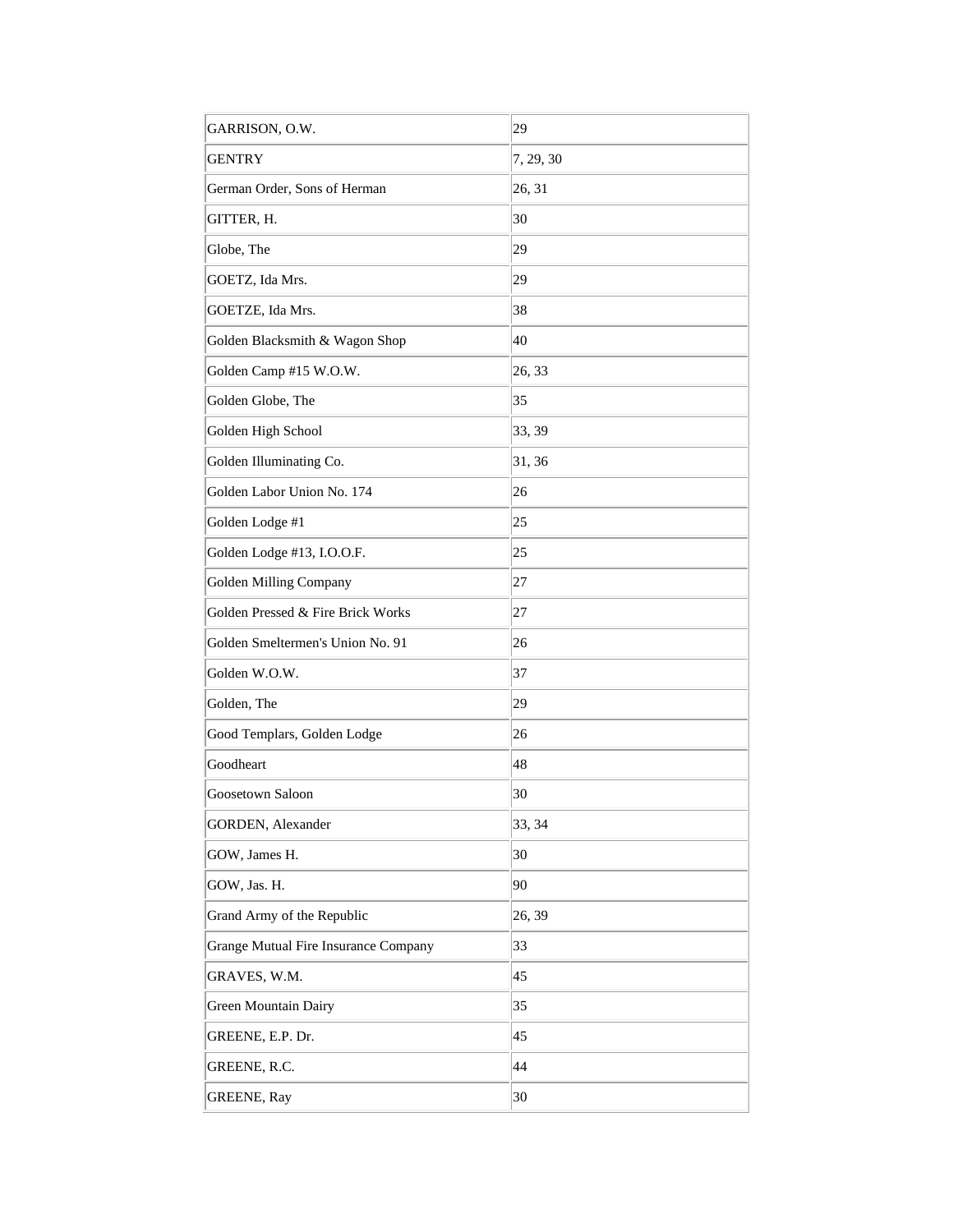| GREGG, I.S.T.                    | 43        |
|----------------------------------|-----------|
| HALL, J.W.                       | 31        |
| HALLOCK, Harry Dr.               | 31        |
| Harmony Camp No. 45, W.O.W.      | 35        |
| <b>HARRISON</b>                  | 8, 29     |
| HARRISON, D.E.                   | 29, 34    |
| <b>HART</b> Ranch                | 32        |
| HARTZELL, H.L.                   | 52        |
| HARTZMAN, E.M. Mrs.              | 29        |
| HAWLEY, E.D.                     | 27        |
| Hayden's U.S.G.S                 | 19        |
| HEATER, A.W.                     | 35        |
| <b>HEMBERGER</b>                 | 29        |
| HEMBERGER, J.H.                  | 37        |
| HERDIC, Charles H.               | 29        |
| HEROD, M.                        | 30        |
| HESS, S.                         | 30        |
| HILTZ, Zipporah Miss             | 32        |
| HOBSON, M.B.                     | 30, 31    |
| HOCKING, Simon                   | 31        |
| HOLLEY, C.S.                     | 31        |
| Holly Water System               | 22        |
| HOLMAN, C.E. Mrs.                | 35        |
| HOLMAN, Mr.                      | 35        |
| HOPKINS, B.S.                    | 11        |
| HOPPLE, J.A.                     | 30        |
| HOPPLE, J.A. Dr.                 | 31        |
| HOPSON, Rev.                     | 25        |
| HORAN, Michael                   | 45        |
| <b>Hotel Boston</b>              | 29, 38    |
| HULTMAN, August                  | 30        |
| <b>Ide Engines</b>               | 31        |
| Independent Order of Odd Fellows | 25, 42-44 |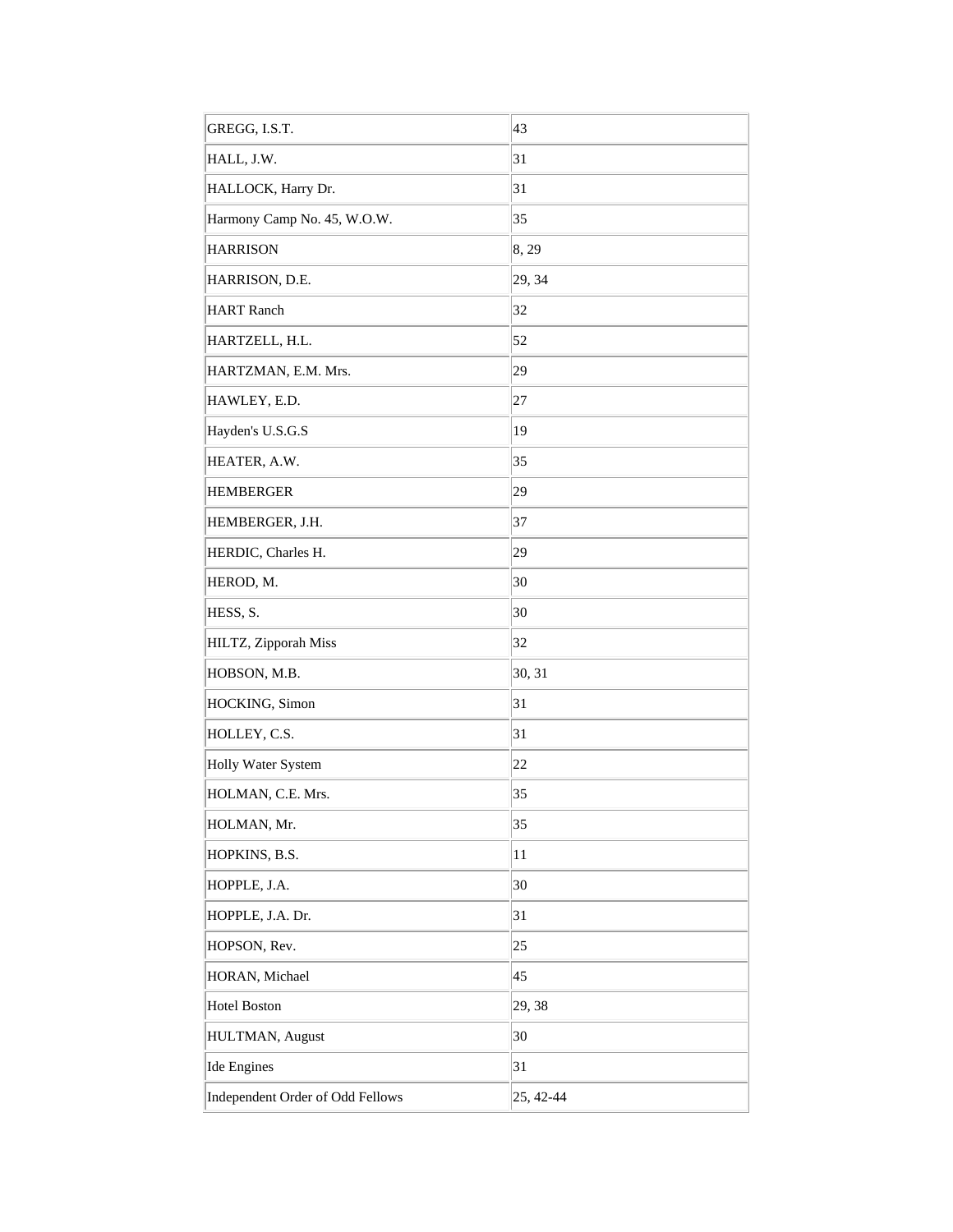| Industrial School Magazine              | 41              |
|-----------------------------------------|-----------------|
| <b>JACKSON &amp; SAYERS</b>             | 43              |
| JAMESON, A.D.                           | 30, 31          |
| Jefferson Co. Abstract & Investment Co. | 29              |
| Jefferson County Graphic, The           | 42, 43          |
| Jefferson Encampment 'IOOF'             | 25              |
| <b>JOHNSON</b>                          | 30              |
| JOHNSON, J.M.                           | 31              |
| Justice Precinct No. 1                  | 45              |
| Justice Precinct No. 10                 | 38              |
| KANE, J.W.                              | 36              |
| KEARNEY, Grace Miss                     | 33              |
| KELLY, J.P.                             | 30              |
| KELLY, J.P. Dr.                         | 31              |
| KELLY, James Dr.                        | 29              |
| KENDALL, Phil                           | 32              |
| KERNER, Geo. W.                         | 8               |
| KERNER, Geo. W. Dr.                     | 30              |
| KIMBALL, Geo. H.                        | 30, 41          |
| KIMBALL, George M.                      | Front Cover, 23 |
| <b>KLATT</b>                            | 30              |
| KLATT, Phil                             | 40              |
| <b>KLUMKER, Louis</b>                   | 44              |
| Knights of Pythias                      | 25, 26          |
| Knights of Pythias, Golden Lodge #10    | 26              |
| KOENIG, N.                              | 29              |
| LAKES, Arthur Prof.                     | 19              |
| <b>Lambing Company</b>                  | 18              |
| LAMM, J.W.                              | 37              |
| LAMM, Marion                            | 45              |
| LANDES, Charles                         | 41              |
| LARISON, Lee                            | 30              |
|                                         |                 |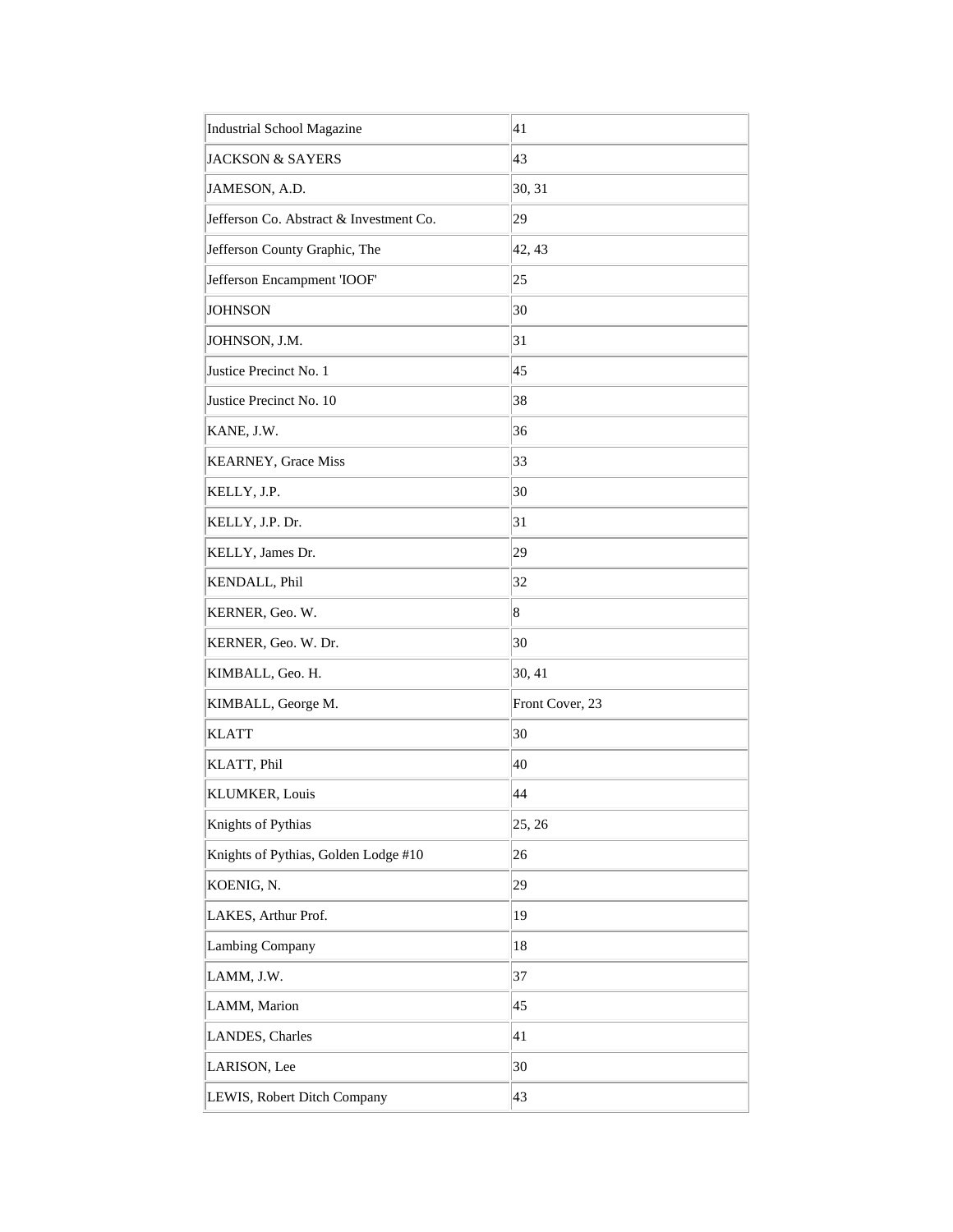| LEWIS, William G.          | 31              |
|----------------------------|-----------------|
| LIDDELL, Charles A.        | 31              |
| LINDER, J.H.               | 29              |
| LINDER, J.H. & Co.         | 29              |
| LINDER'S Store             | 25              |
| Littleton Creamery         | 34              |
| Loveland Hose              | 26              |
| LOVELAND, W.A.H. Hon.      | 25              |
| Lyon                       | 8, 29           |
| MANN, Joseph               | 30              |
| Manspeaker Dept. Store     | 29              |
| <b>MARQUIS</b>             | 48              |
| Masonic Lodge              | 25              |
| <b>MATTHEWS</b>            | 52              |
| McCALL, Charles            | 31, 43          |
| McCURDY, Richard A.        | $\vert 4 \vert$ |
| McGEE, J.A.                | 29              |
| McGILL & PIKE              | 42              |
| McGILL, L.H.               | 42              |
| McMINN, M.H.               | 7,30            |
| MEDELL, Wm.                | 31              |
| MENCIMER, James            | 31              |
| MERKLE, Theo.              | 29              |
| Methodists                 | 24              |
| MEYER, Paul                | 30              |
| Micawbers                  | 23              |
| <b>MILLER Ranch</b>        | 45              |
| MILLER, Howard H.          | 38              |
| MOFFATT, W.A.              | 43              |
| <b>MOORE &amp; DONAHUE</b> | 43              |
| MOORE, R.W. Rev.           | 25              |
| MORRILL, M.T.              | 31, 36          |
| MORRIS, J.M.               | 30              |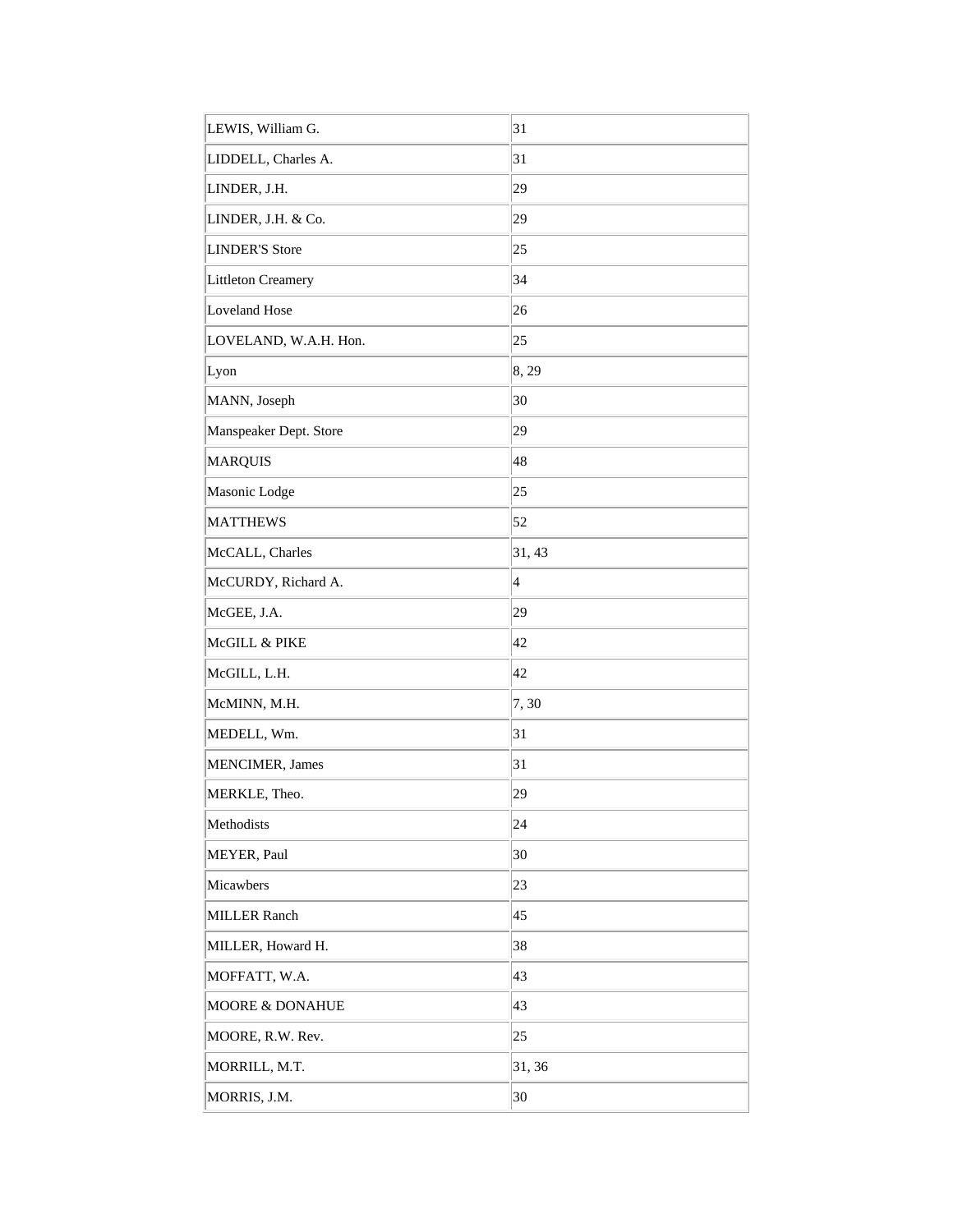| MORRIS, Roy                      | 30     |
|----------------------------------|--------|
| Morrison Bud, The                | 43     |
| Morrison Camp of Woodmen         | 43     |
| Murphy Coal Mine                 | 39     |
| MURRAY, P.H.                     | 30, 38 |
| National Club Café               | 29     |
| National Grange                  | 33     |
| NEWCOMB, Frank                   | 33     |
| NEWCOMB, Fred G.                 | 33     |
| NEWCOMB, J.A.                    | 33     |
| NEWCOMB, Mrs.                    | 33     |
| NICHOLLS, John                   | 31     |
| NIXON, J.H.                      | 31     |
| Northern Coal                    | 30     |
| <b>NOY Rooming House</b>         | 29     |
| NOY, Thomas                      | 29     |
| Ogden Hot Springs Railroad, Utah | 34     |
| <b>OLMSTEAD</b>                  | 29,48  |
| OLMSTEAD, W.O.                   | 31     |
| <b>OMAHA House</b>               | 29     |
| <b>OMAHA House Bar</b>           | 30     |
| Opera House                      | 31     |
| Opera House Cigar Store          | 36, 37 |
| Orchard Home Fruit Farm          | 32     |
| Order of the Eastern Star        | 25     |
| OSBORNE, E.T.                    | 29     |
| OWENS, Chas. W.                  | 30     |
| Oxford Bar                       | 30, 32 |
| Oxford Block                     | 31     |
| Pacific Express                  | 30     |
| PADDLEFORD, Fred L.              | 41     |
| PALMER, Alice Miss               | 37     |
| PALMER, C.L.                     | 31     |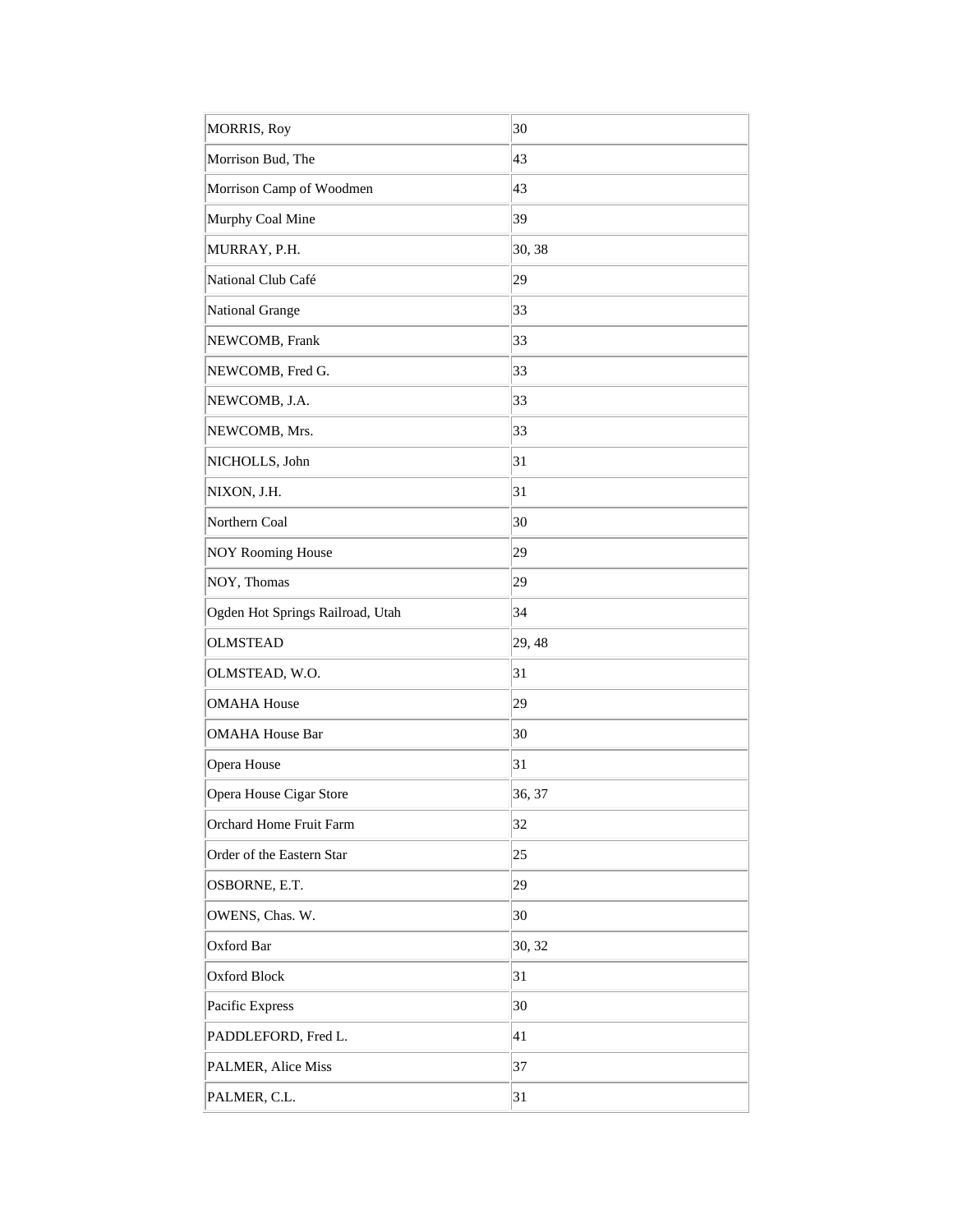| PALMER, Charles L.              | 39         |
|---------------------------------|------------|
| PALMER, Ethel Miss              | 39         |
| PALMER, Mrs.                    | 39         |
| PARFET, Caleb E.                | 37         |
| Patrons of Husbandry            | 33, 34, 39 |
| PATTEE, A.C.                    | 31         |
| Pawnee Indians                  | 34         |
| PECK, George W. & Son           | 30, 39     |
| PENLEY, V.O. Rev.               | 25         |
| PETRIE, Lon                     | 30         |
| PIKE, Charles                   | 42         |
| Plymouth Poultry Yards          | 39         |
| POE, S.S.                       | 4, 29, 30  |
| POST, Charles C.                | 42         |
| POST, Postmaster                | 43         |
| Presbyterians                   | 25         |
| Pride of the West Flour         | 27         |
| Priests of De Meter             | 33         |
| QUICK, H.T.                     | 30         |
| RANKIN, H.S.                    | 27         |
| Republican County Convention    | 36         |
| RICHARDS, DeForest              | $\vert$ 3  |
| <b>RICHWEIN</b>                 | 30         |
| ROBB, J.C. Mrs.                 | 28, 30     |
| Rock Flour Milling Company      | 27         |
| Roxbury Gardens                 | 32         |
| Royal Arch Masons               | 25         |
| Royal Mystic Tie                | 26         |
| <b>RUBEY</b>                    | 28, 29     |
| <b>RUBEY Investment Company</b> | 29         |
| RUBEY, Harry M.                 | 29         |
| RUBEY, J.W.                     | 10,28      |
| RUNDLETT, E.F.                  | 30, 31     |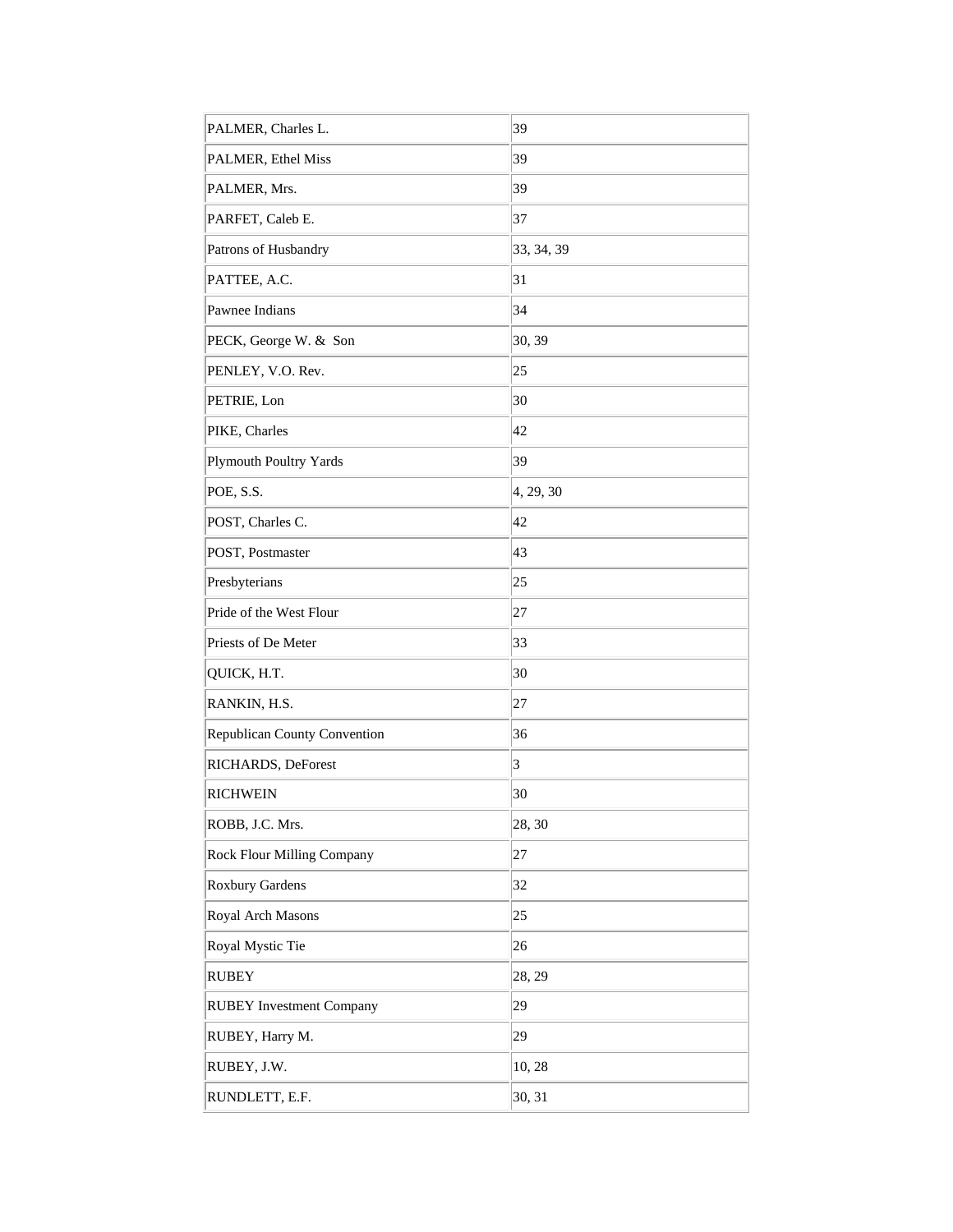| <b>Sand Creek Battle</b>          | 44                 |
|-----------------------------------|--------------------|
| SARELL, W.M.                      | 29                 |
| <b>SAYERS</b>                     | 43                 |
| SCHALL, J.G.                      | 29, 31             |
| SCHERMERHORN, John R.             | 41                 |
| SCHNEIDER, Jacob                  | 42                 |
| <b>SCHNELLER, Gust</b>            | 30                 |
| <b>SCHNELLER, Gustav</b>          | 31                 |
| SCHODER, J.                       | 30                 |
| School Board District No. 22      | 43                 |
| School Board District No. 5       | 43                 |
| School District No. 14            | 32, 39             |
| School of Mines                   | 34, 36, 38         |
| SCHULTZ, Julius                   | 29                 |
| SCOTT, Edwin                      | 3                  |
| SEAVER, N.W.                      | 30                 |
| SEELEMAN, C.P.                    | 30                 |
| SHERRICK, Edna Miss               | 34                 |
| Shogo Flour                       | 27                 |
| Silver Mines, The                 | 29                 |
| Silver State Lodge No. 65, K of P | 36                 |
| SILVERBERG, J.H.                  | 29                 |
| Sing Lee's                        | 29                 |
| SITTERLE, Chas.                   | 48                 |
| SITTERLEE, Chas.                  | 30                 |
| <b>SITTERLEE'S Place</b>          | 30                 |
| <b>SLATER</b>                     | 29, 52             |
| SLATER, J.D.                      | 30                 |
| SLINGERLAND, Louis E.             | <b>Front Cover</b> |
| SMITH, Elmer                      | 43                 |
| SMITH, G.W. & Bro.                | 36                 |
| SMITH, Harry Rev.                 | 25                 |
| SMITH, Lillie Mrs.                | 29                 |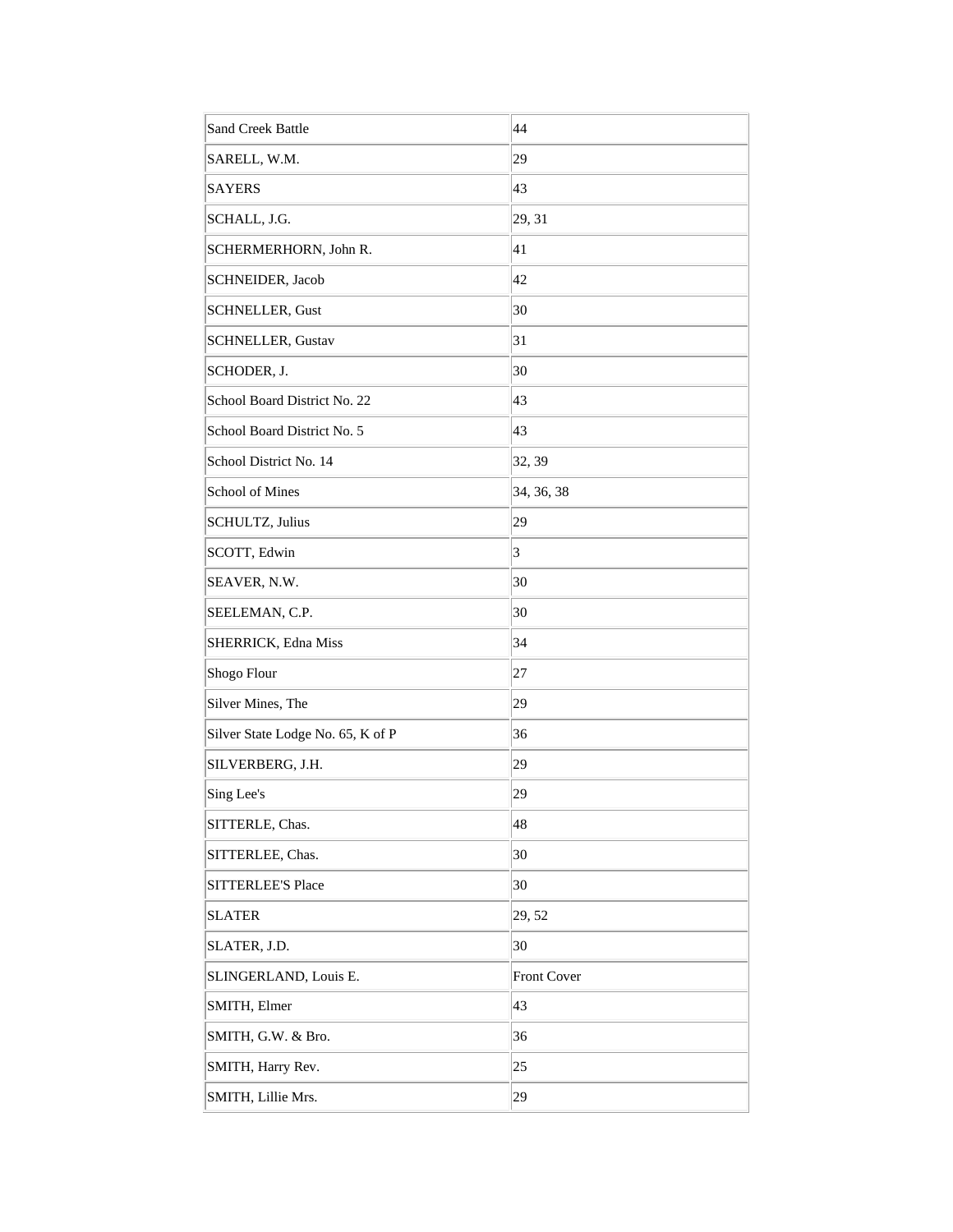| SMITH, Milo A.            | $\overline{3}$           |
|---------------------------|--------------------------|
| SMITH, W.F.               | 36                       |
| SMITH, William G. Hon.    | 35                       |
| <b>SNODGRASS Bros.</b>    | 29, 30                   |
| SON, J.H.                 | 37                       |
| <b>SORENSON</b>           | 29                       |
| South Park Railway        | 45                       |
| SPHAR, M.M. & Sons        | 30                       |
| St. Joseph's              | 25                       |
| STAPLES, C.S.             | 29, 31                   |
| State Grange              | 33                       |
| State Industrial School   | 22-24, 41                |
| STEARNS, John L.          | $\overline{\mathcal{A}}$ |
| STEPP, Lincoln            | 39                       |
| STEWART, E.E.             | 11, 29                   |
| Subordinate Grange        | 33                       |
| SUMPTER, A.D.             | 5                        |
| Superintendent of Schools | 35, 36                   |
| Swedish Lutherans         | 25                       |
| Third Colorado Cavalry    | 44                       |
| THOMAS, H. Adele Mrs.     | 29                       |
| THOMAS, J.N.              | 44                       |
| THOMAS, W.J.              | 40                       |
| THOMAS, Wm.               | 30                       |
| THROOP, L.F.              | 30                       |
| <b>TODD</b>               | 30, 50                   |
| TOINBY, Sherman           | 32                       |
| TORBERT, W.S.             | 29                       |
| TOWNER, C.S. Mrs.         | 31                       |
| TOWNSEND, George          | 22                       |
| Transcript, The           | 29                       |
| TRAYLOR                   | 29                       |
| TREFFEISEN, John          | 29                       |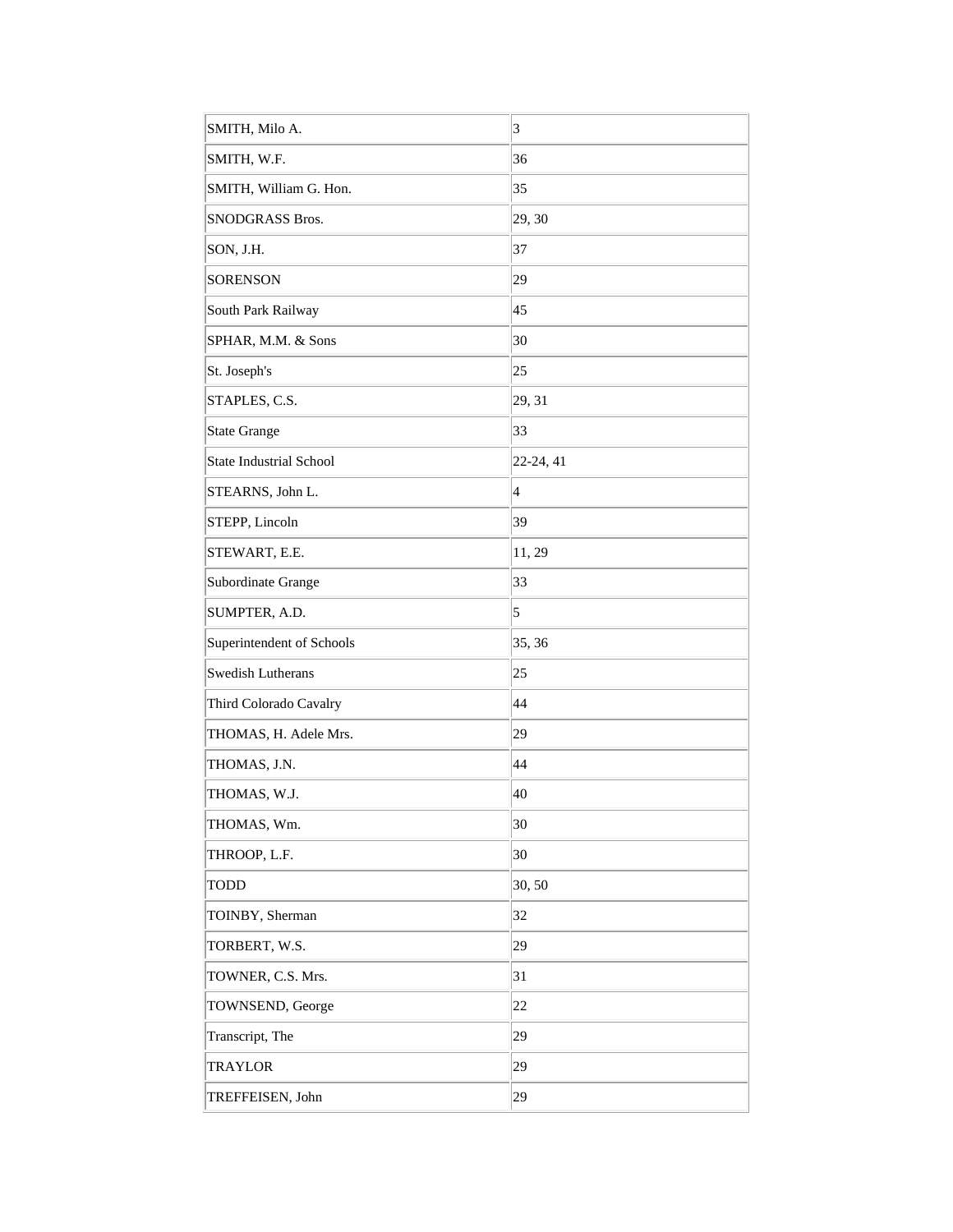| TRIPLET, William Prof.       | 24                      |
|------------------------------|-------------------------|
| TUCKER, Alfred Mr. & Mrs.    | 38                      |
| <b>TUCKER</b> , Rocella Miss | 38                      |
| UNGER, P.O.                  | 30                      |
| Universal Bolter             | 27                      |
| University of Chicago        | 32                      |
| University of Colorado       | 32                      |
| University of Denver         | 36                      |
| <b>Valley Gardens</b>        | 40                      |
| VanALLEN, L.R.               | $\overline{\mathbf{4}}$ |
| VanWINKLE, Rip               | 23                      |
| VIVIAN, John F.              | 12, 27, 31              |
| WADE, Charles H.             | 5, 29                   |
| WALKER, J.W.                 | 11,30                   |
| WANLASS, Carrie B.           | 44                      |
| WANLASS, Edgar A.            | 44                      |
| WANLASS, Hiram A.            | 44                      |
| WANLASS, John                | 44                      |
| WANLASS, Maud J.             | 44                      |
| WANNEMAKER, Z.H.             | 30, 50                  |
| WARD, Thomas                 | 29, 30                  |
| <b>WASSON</b>                | 29                      |
| WASSON, J.A.                 | 31                      |
| Waupanita Dairy              | 35                      |
| WEDDELL, Wm.                 | 9, 29                   |
| WELLS, J.H.                  | 29                      |
| Wells-Fargo Express          | 30                      |
| WEST, Emma J. Miss           | 33                      |
| WEST, Enoch Hon.             | 33                      |
| WEST, Geo.                   | 29                      |
| WEST, L.R. Senator           | 32                      |
| WEST, Leander R.             | 31                      |
| Western Union Telegraph      | 30                      |